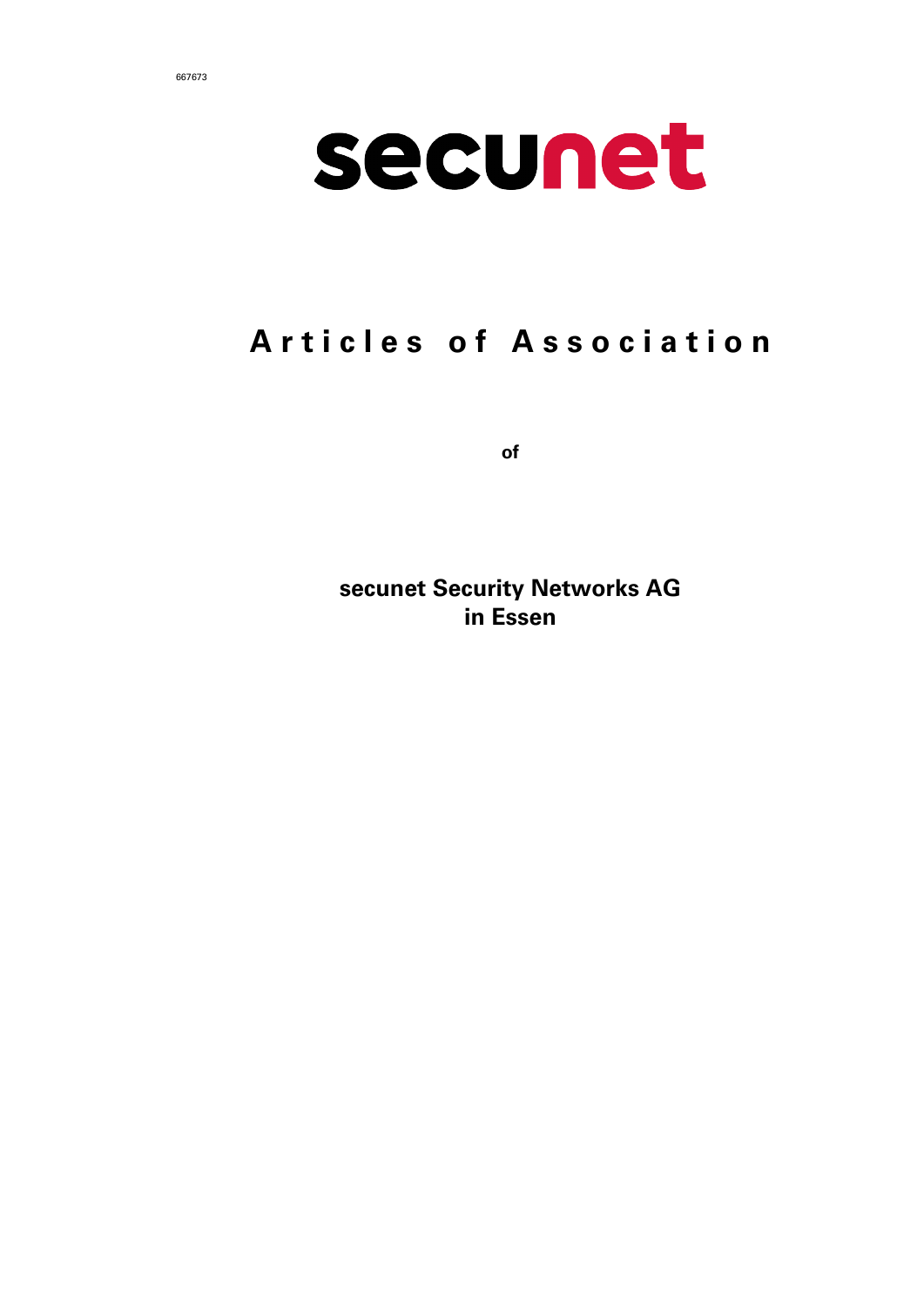#### I. General Provisions

#### Article 1

#### Company Name, Registered Office and Fiscal Year

(1) The Company is registered under the name of

#### secunet Security Networks Aktiengesellschaft

- (2) Its registered office is in Essen.
- (3) The fiscal year is the calendar year.

#### Article 2 Object of the Company

- (1) The object of the Company is the provision of telecommunications and information technology security services, in particular consultancy and systems solutions for information security, as well as the manufacture and sale of security technology products and systems, and related activities.
- (2) The Company is entitled to engage in all transactions and take all measures that appear suited to serving the object of the Company. It may also establish, acquire or invest in other companies with the same or a related object, as well as manage such companies or restrict itself to administering the investments. It may spin off its operations in whole or in part to affiliated companies or transfer them to affiliated companies.

## Article 3 Announcements and Information

- (1) The announcements of the Company shall be published in the German Federal Gazette ("Bundesanzeiger").
- (2) Information may also be communicated to the holders of listed securities of the Company by means of remote data transmission.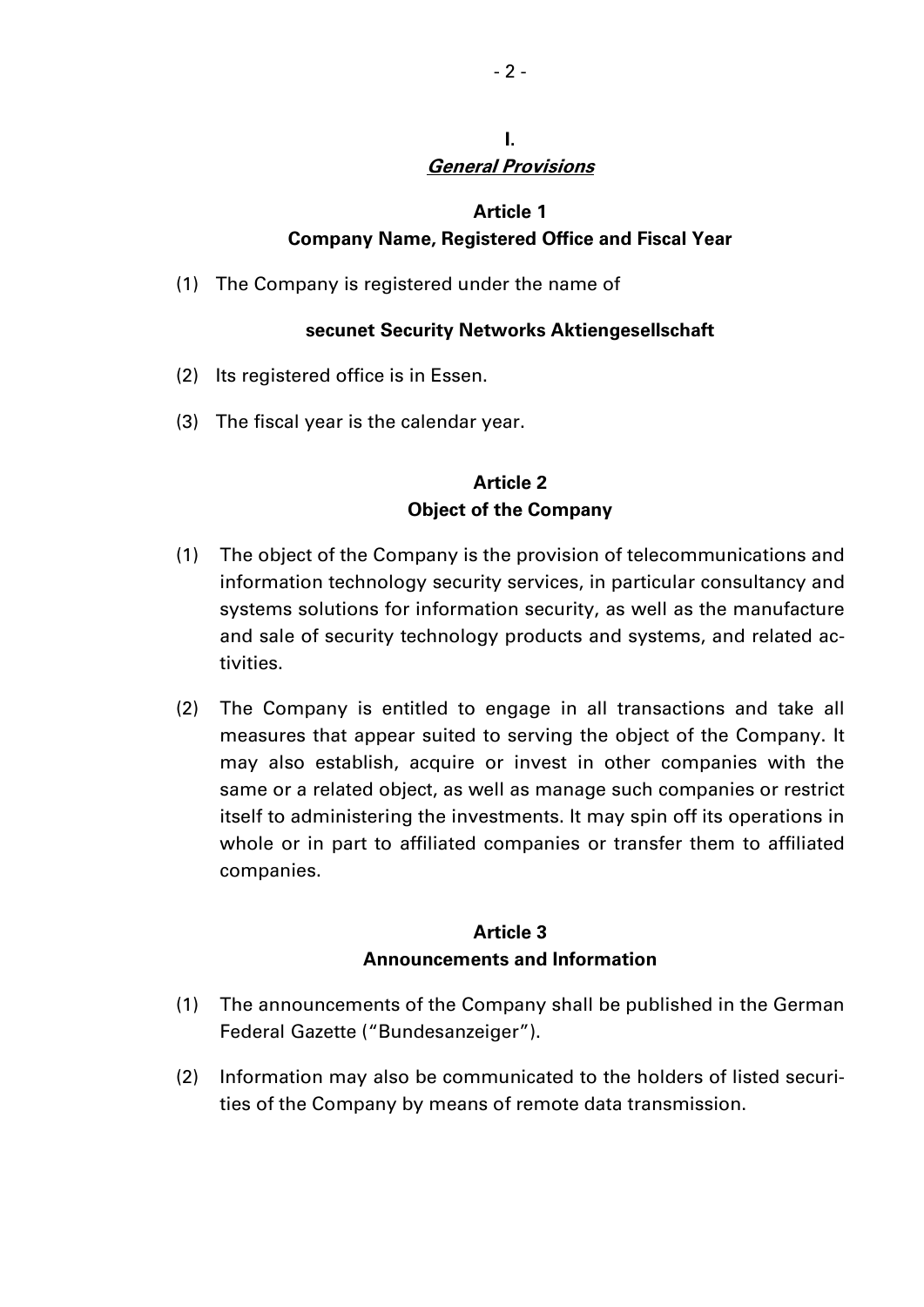#### II. Share Capital and Shares

# Article 4 Share Capital

- (1) The share capital of the Company amounts to 6,500,000.00 euros (in words: six million five hundred thousand euros).
- (2) The share capital is divided into 6,500,000 no-par-value bearer shares. In the amount of 1,278,229.70 euros, the share capital consists of the share capital of Secunet Networks GmbH, which was transformed by way of a change of legal form pursuant to Sections 190 et seq. of the German Transformation Act (Umwandlungsgesetz, UmwG).

#### Article 5 **Shares**

- (1) The shares are bearer shares. If, in the event of a capital increase, the resolution on the increase does not specify whether the new no-parvalue shares should be bearer shares or registered shares, they shall be bearer shares.
- (2) Collective certificates may be issued for multiple shares. Shareholders are not entitled to have certificates issued for their shares.
- (3) A facsimile signature of the Management Board shall be sufficient for the signing of shares and interim certificates. In all other respects, the form and content of the share certificates and the dividend and renewal coupons shall be determined by the Management Board with the approval of the Supervisory Board. The same applies to bonds and interest coupons.
- (4) In a capital increase resolution, the profit participation of new no-parvalue shares may be determined in deviation from Section 60 (2), sentence 3 of the German Stock Corporation Act (Aktiengesetz, AktG).

# III. Management Board

Article 6 Composition of the Management Board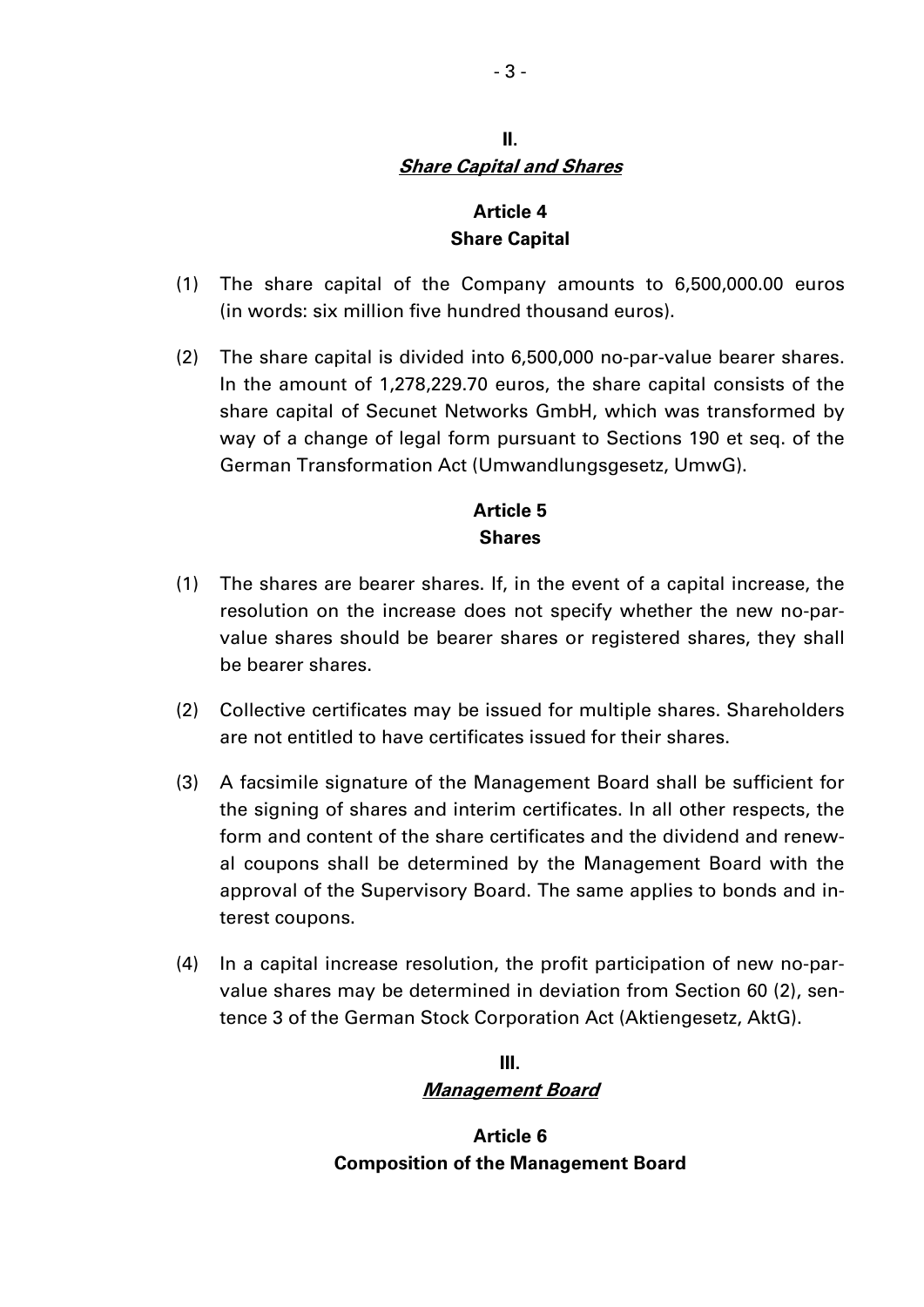- (1) The Management Board comprises one or more members. The appointment of deputy members of the Management Board is permissible.
- (2) The Supervisory Board determines the number of Management Board members, appoints the Management Board members and deputy Management Board members, and revokes their appointments. It is also responsible for appointing a member of the Management Board as Chairman and other members of the Management Board as Deputy Chairmen.

## Article 7 Representation

- (1) If only one Management Board member is appointed, this member shall be the sole representative of the Company. If more than one Management Board member is appointed, the Company shall be represented by two Management Board members, or by one Management Board member together with an authorised signatory (Prokurist).
- (2) Deputy members of the Management Board have the same rights as full members of the Management Board with regard to external representation of the Company.
- (3) The Supervisory Board may authorise all or individual members of the Management Board to represent the Company alone and exempt them from the restrictions of Section 181 of the German Civil Code (Bürgerliches Gesetzbuch, BGB) regarding multiple representation. Section 112 of the German Stock Corporation Act remains unaffected.
- (4) The Management Board shall conduct the Company's business in accordance with the provisions of the law, the Articles of Association and the rules of procedure established by the Supervisory Board.
- (5) The Management Board shall direct the Company on its own responsibility and decide on all matters of material or fundamental importance. Notwithstanding this overall responsibility, each member of the Management Board shall independently direct the area of operations assigned to him by the schedule of responsibilities.
- (6) The Management Board shall take appropriate measures, in particular setting up a monitoring system, in order to identify at an early stage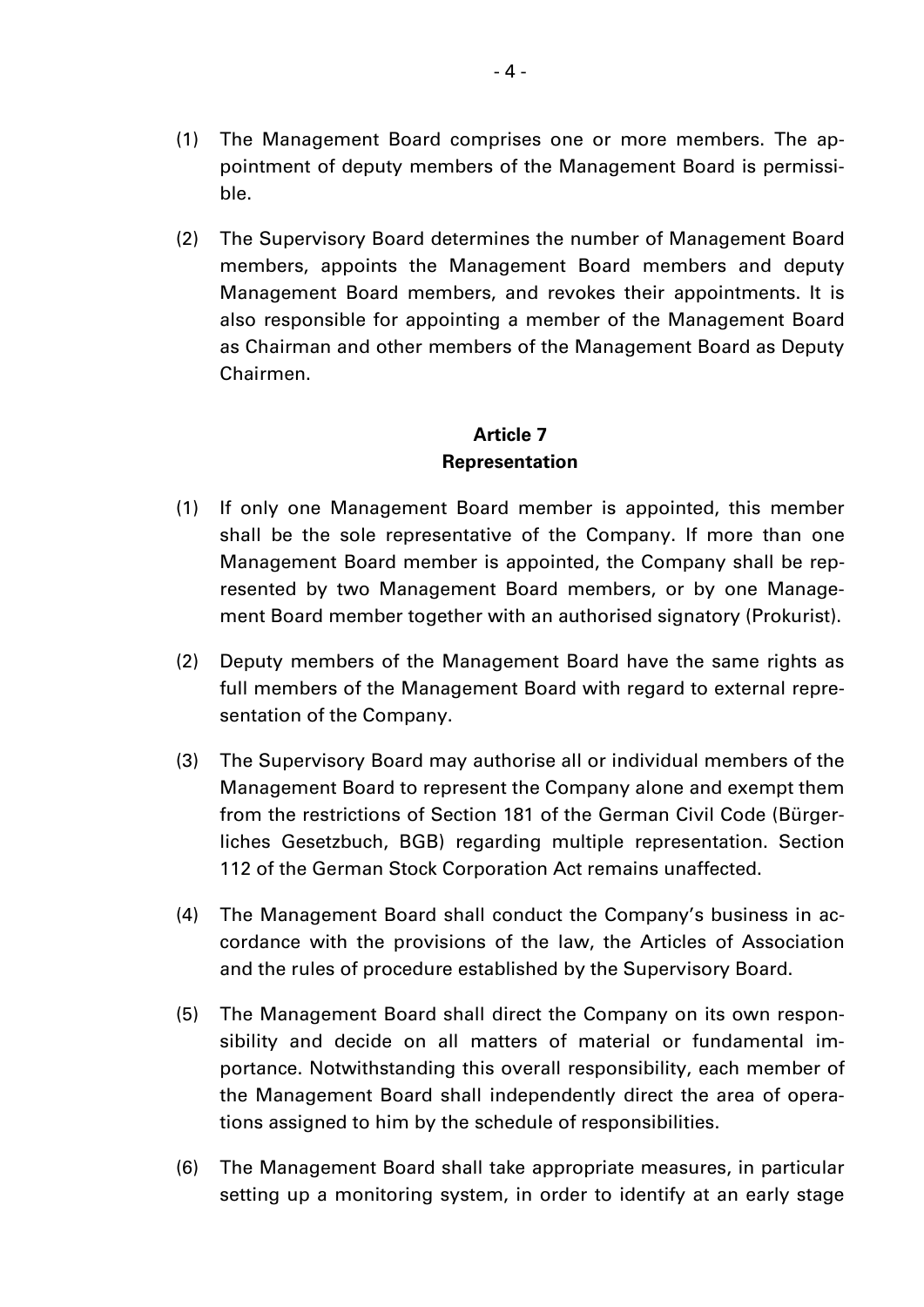any developments that could jeopardise the continued existence of the Company.

#### Article 8 Rules of Procedure and Resolutions of the Management Board, Transactions requiring Approval

- (1) The Supervisory Board shall establish the rules of procedure for the Management Board.
- (2) Resolutions of the Management Board are passed by a simple majority of votes. Different majority requirements and further regulations concerning the passing of resolutions by the Management Board may be laid down in the rules of procedure.
- (3) The Supervisory Board shall stipulate certain types of transactions that the Management Board may only undertake with the prior approval of the Supervisory Board. The approval of the Supervisory Board may be granted in advance in the form of a general authorisation for a specific category of the transactions designated.

# IV. Supervisory Board

# Article 9 Composition and Term of Office of the Supervisory Board

- (1) The Supervisory Board comprises six members, four of whom are elected by the Annual General Meeting and two by the employees in accordance with the German One-Third Participation Act.
- (2) The members of the Supervisory Board are appointed for the period up to the end of the Annual General Meeting that resolves on the discharge from liability for the fourth fiscal year after commencement of the term of office. The Annual General Meeting may determine a shorter term of office for the Supervisory Board members that it appoints. The fiscal year in which the term of office begins is not taken into account. The appointment of a successor for a member of the Supervisory Board retiring from the board before the end of their term of office shall be for the remainder of the term of office of the member retiring prematurely.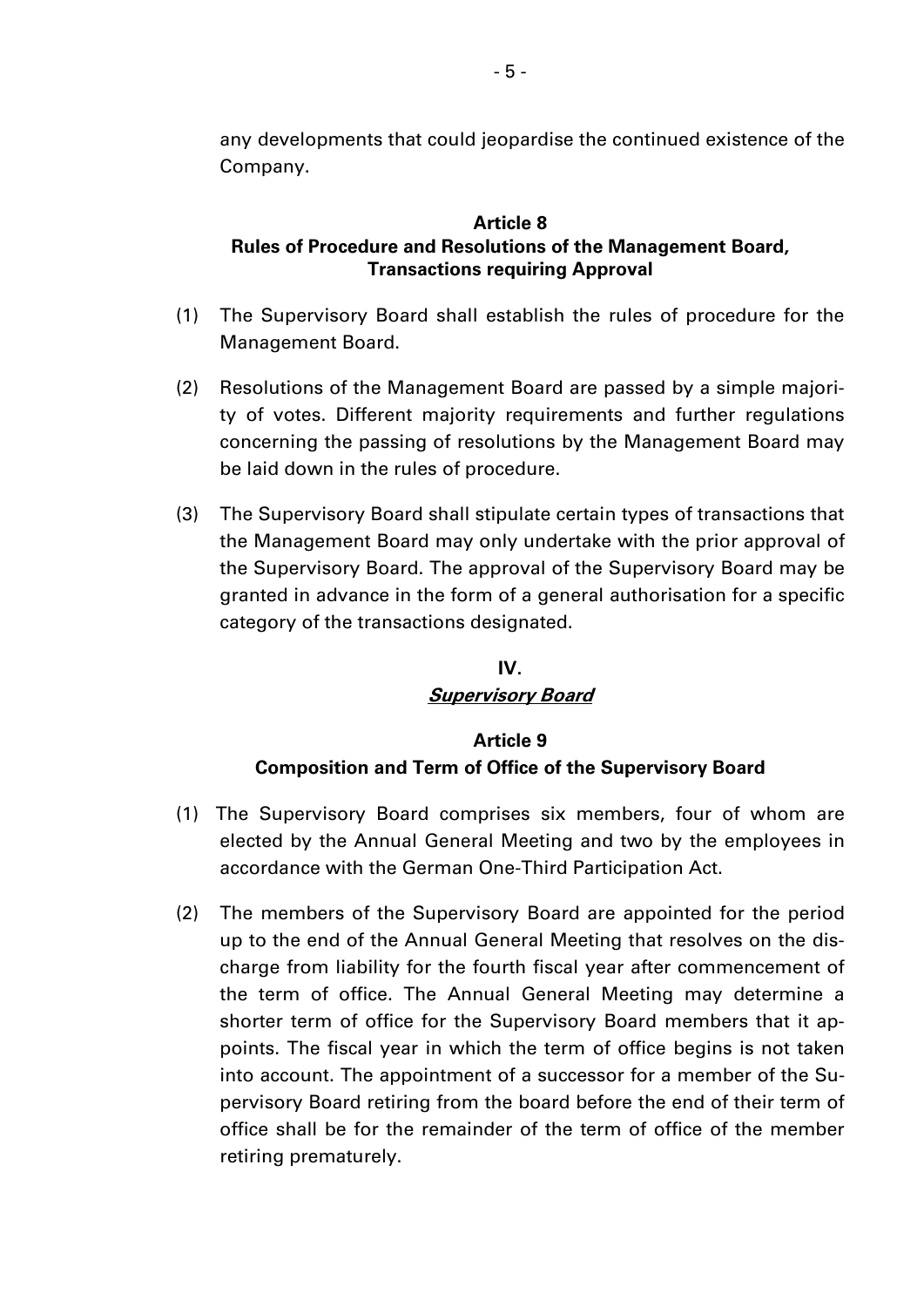(3) The members of the Supervisory Board may resign from office at any time by means of a written declaration addressed to the Chairman of the Supervisory Board or to the Management Board, subject to a notice period of four weeks without stating any reasons, or at any time for good cause.

#### Article 10 Duties and Powers of the Supervisory Board

- (1) The rights and duties of the Supervisory Board are determined by the statutory regulations, the provisions of these Articles of Association and rules of procedure established in accordance with Article 13.
- (2) The members of the Supervisory Board have the same rights and duties. They are not bound by orders and instructions. In exercising their mandate, they must act with the diligence of a prudent and conscientious controller of the management.
- (3) They must maintain secrecy with regard to confidential information and secrets of the Company, namely business or trade secrets, which have become known to them through their work on the Supervisory Board. In particular, they are obliged to maintain secrecy about confidential reports they have received and about confidential discussions. If a member of the Supervisory Board wishes to pass on information to third parties, where it cannot be ruled out with certainty that said information is confidential or relates to Company secrets, the member is obliged to inform the Chairman of the Supervisory Board in advance and give him an opportunity to express his opinion.
- (4) Members of the Supervisory Board who violate their duties are jointly and severally liable to compensate the Company for any resulting damage.
- (5) The Supervisory Board is entitled to adopt amendments and additions to the Articles of Association that only affect the wording by a majority of votes.

## Article 11 Declarations of Intent of the Supervisory Board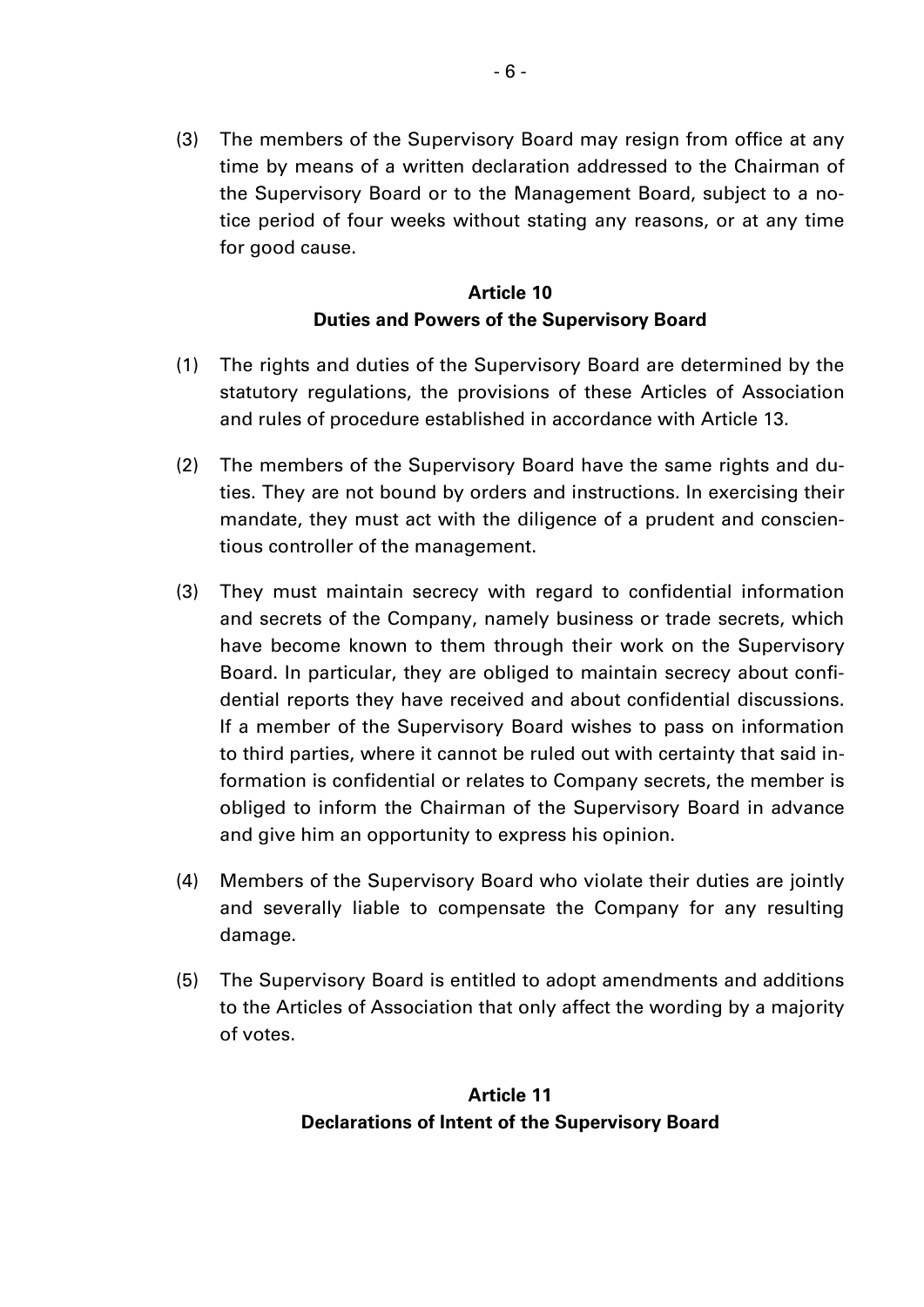Declarations of intent of the Supervisory Board are made on behalf of the Supervisory Board by the Chairman or, if he is unavailable, by the Deputy Chairman.

#### Article 12 Chairman of the Supervisory Board and Deputy Chairman

The Supervisory Board shall elect a Chairman and a Deputy Chairman from among its members for the term of office determined in Article 9 (2) of these Articles of Association. The election shall take place in a meeting, which does not have to be specially convened, at the close of the Annual General Meeting at which the shareholders' representatives on the Supervisory Board to be elected by the Annual General Meeting have been appointed. If the Chairman or Deputy Chairman resigns from office before the end of their term of office, the Supervisory Board shall hold a new election for the remaining term of office of the resigning member.

#### Article 13

#### Rules of Procedure and Committees of the Supervisory Board

- (1) The Supervisory Board shall establish its own rules of procedure.
- (2) The Supervisory Board may form committees and, to the extent permitted by law, also delegate decision-making powers to them.

#### Article 14 Convening of the Supervisory Board

- (1) The Supervisory Board must hold at least two meetings in each half of the calendar year.
- (2) It must be convened immediately if this is necessary for business reasons or if a member of the Supervisory Board or the Management Board requests a meeting, stating the purpose and reasons. In such cases, the meeting of the Supervisory Board must take place within two weeks of being convened.
- (3) The Chairman of the Supervisory Board is responsible for convening a meeting and determining the agenda and the form of the meeting. The proposed resolutions must be included with the invitation.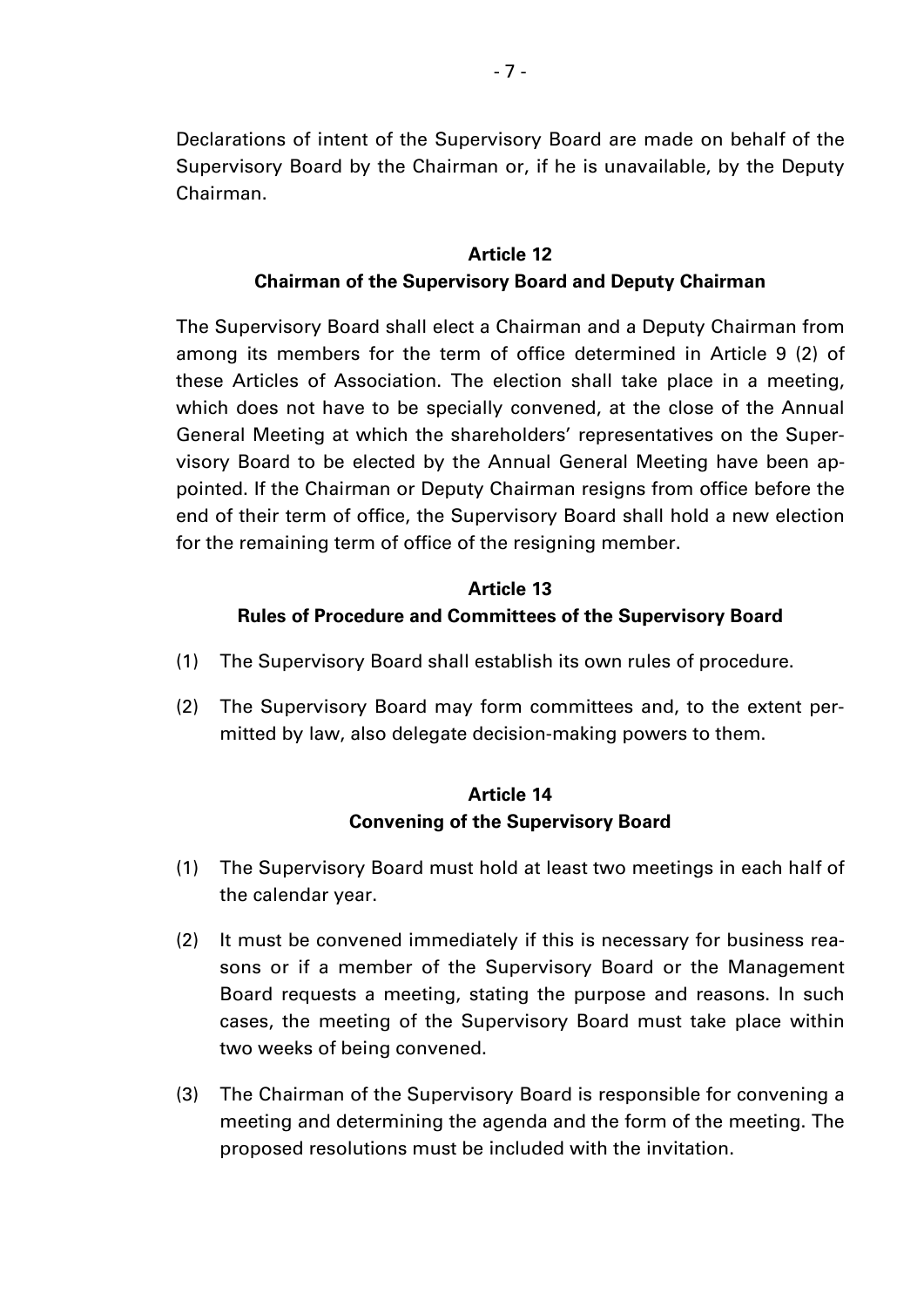(4) Meetings shall be convened in writing, by fax or by e-mail, stating the agenda and the form of the meeting and giving two weeks' notice. In urgent cases, the Chairman may shorten the period of notice and convene a meeting by word of mouth or telephone.

# Article 15 Resolutions of the Supervisory Board

- (1) The Supervisory Board shall have a quorum if all members are invited and at least half of the members participate in the resolution process. Members also participate in the resolution process if they abstain from voting.
- (2) Unless the rules of procedure of the Supervisory Board contain special provisions, the form of voting shall be determined by the Chairman of the Supervisory Board.
- (3) Resolutions are passed by a simple majority of the votes cast, unless otherwise required by law or the Articles of Association. This also applies to elections.
- (4) If there is a tie vote, a fresh debate is only initiated if the majority of the Supervisory Board so decides. Otherwise, a new vote must be held immediately. In this new vote on the same matter, the Chairman of the Supervisory Board shall have two votes if the result is still a tie vote.
- (5) An absent member of the Supervisory Board may have their written vote submitted by another member of the Supervisory Board. This also applies to the casting of votes in the event of a renewed vote on the same matter. The written vote shall only be effective if the content of the resolution adopted does not deviate from the announced resolution content.
- (6) Resolutions on matters whose treatment has not been announced at least one week prior to the meeting, as well as voting outside meetings, are only permissible if no Supervisory Board member objects immediately.
- (7) A Supervisory Board member may not participate in voting on an item on the agenda if the resolution relates to the execution of a legal transaction with said member or the initiation of a legal dispute between said member and the Company.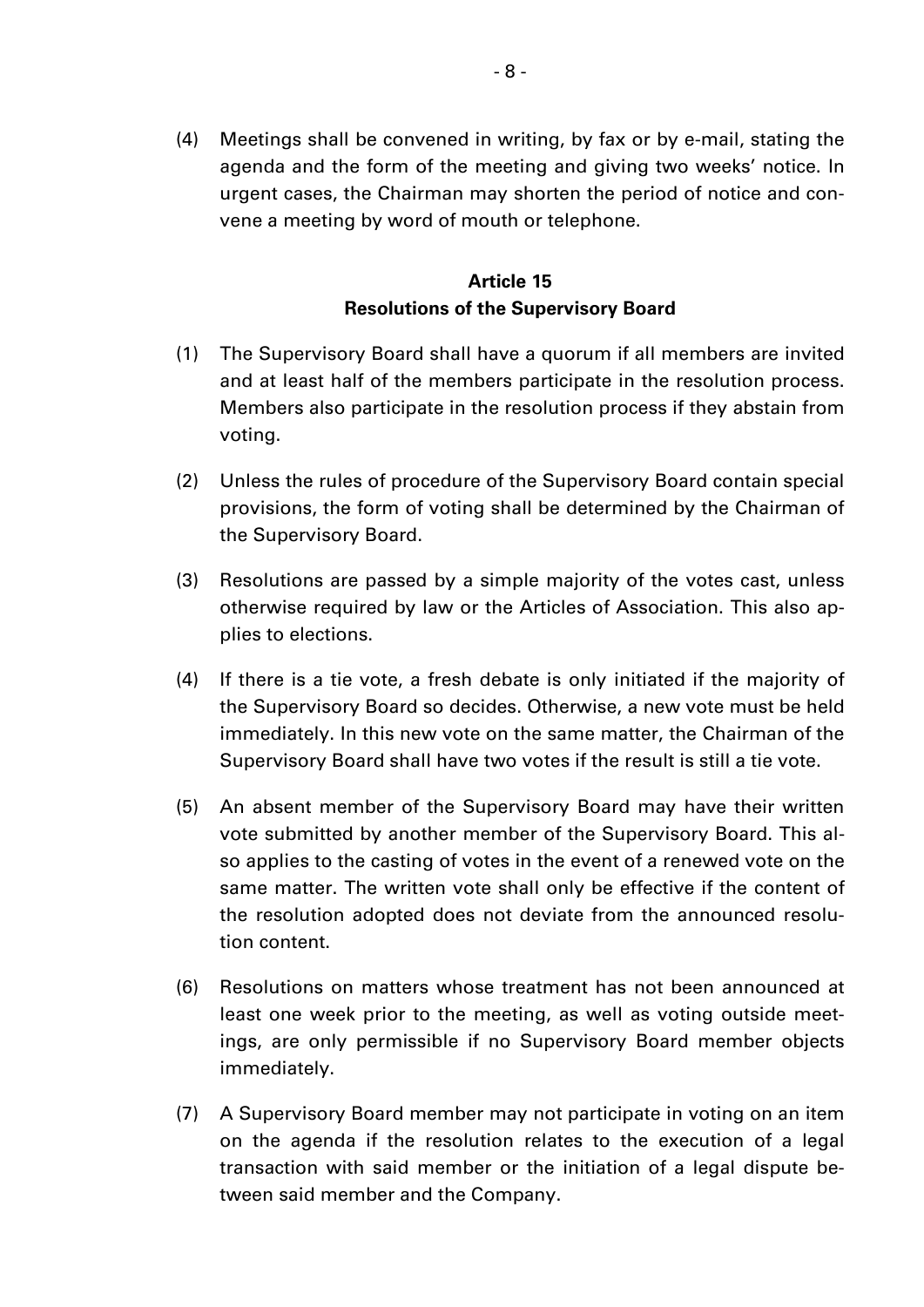#### Article 16 Minutes of the Supervisory Board

Minutes shall be taken of meetings of the Supervisory Board and of votes taken outside meetings and shall be signed by the Chairman of the Supervisory Board.

## Article 17 Remuneration of the Supervisory Board

- (1) Each member of the Supervisory Board shall receive an annual remuneration of 15,000.00 euros for their activities. The Chairman of the Supervisory Board shall receive an annual remuneration of 30,000.00 euros; the Deputy Chairman shall receive an annual remuneration of 22,500.00 euros.
- (2) For their work on the committees of the Supervisory Board, the members of the Supervisory Board receive an additional annual remuneration of 5,000 euros per committee.
- (3) Members of the Supervisory Board who have belonged to the Supervisory Board for only part of a fiscal year shall receive the remuneration pursuant to paragraph 1 pro rata corresponding to the ratio of their period of membership to the full fiscal year. The same applies to the membership in committees pursuant to Article 17 paragraph 2.
- (4) The members of the Supervisory Board shall also be reimbursed for expenses incurred in the performance of their duties. Any value-added tax payable on their remuneration shall be reimbursed to the members of the Supervisory Board by the Company.
- (5) The members of the Supervisory Board may receive additional remuneration further to the remuneration specified in this Article 17, provided that this is resolved by the Annual General Meeting with the required majority.
- (6) The provisions of this Article 17 are applicable for the first time for the fiscal year beginning on January 1, 2021. Article 17 of the Articles of Association as amended by the resolution of the Annual General Meeting on May 15, 2019, was applicable for the last time to the fiscal year ending December 31, 2020.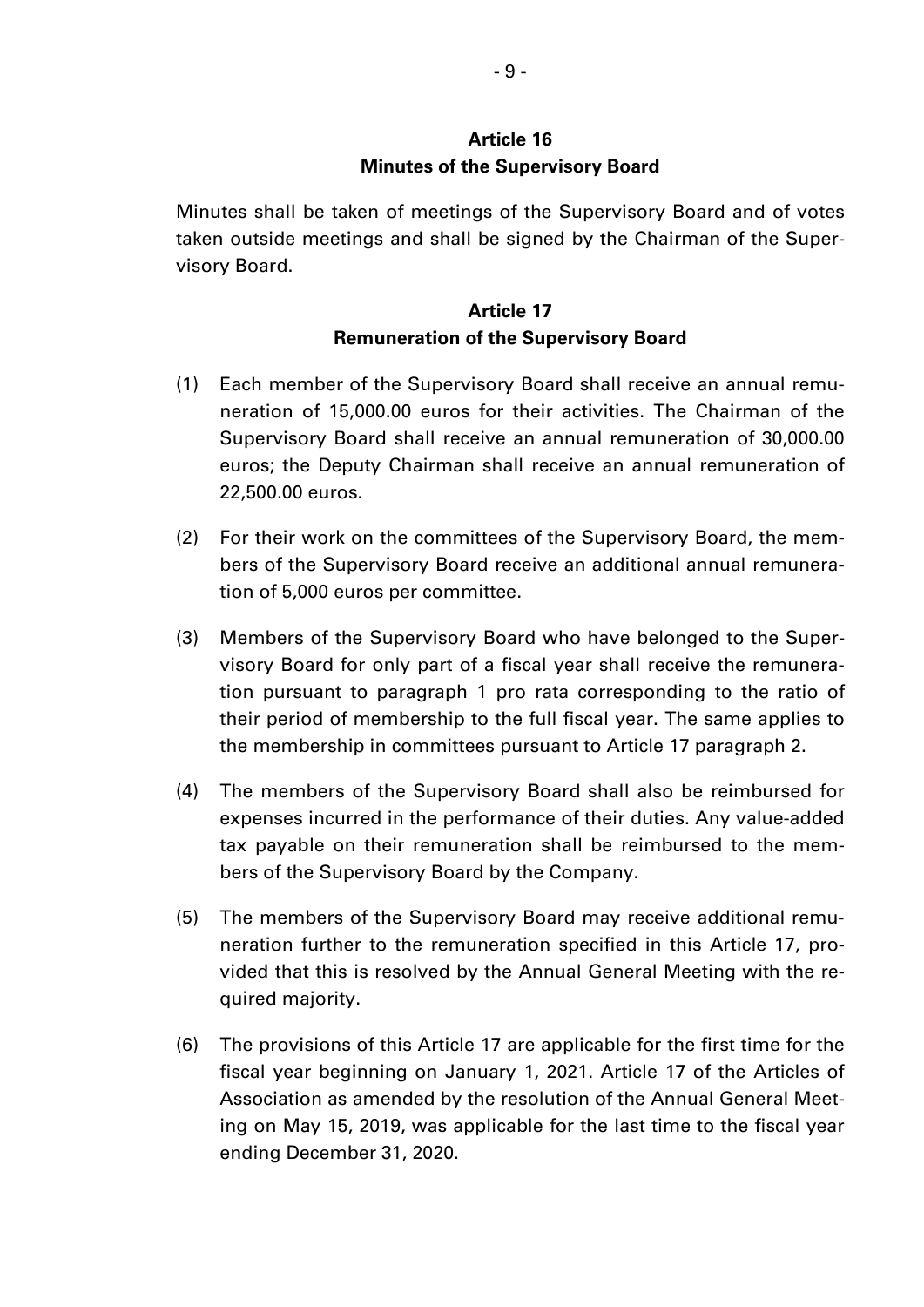## V. Annual General Meeting

#### Article 18 Convening of the Annual General Meeting

- (1) The Annual General Meeting shall be held at the registered office of the Company or in a German city with more than 200,000 inhabitants. The Annual General Meeting shall be convened by the Executive Board or, in the cases prescribed by law, by the Supervisory Board. The period of notice for convening the meeting shall be governed by the statutory regulations.
- (2) The Annual General Meeting shall be held within the first eight months of each fiscal year. Extraordinary General Meetings may be convened as often as appears necessary in the interest of the Company.

#### Article 19

#### Participation in and Proceedings of the Annual General Meeting

- (1) Only those shareholders who register for the Annual General Meeting and furnish proof of their entitlement are entitled to participate in the Annual General Meeting and exercise their voting rights. The registration and proof of entitlement must be received by the Company at the address specified in the invitation at least six days before the Annual General Meeting, not including the day of receipt.
- (2) Registration according to paragraph 1 must be made in text form. Proof of entitlement according to paragraph 1 requires proof of share ownership. Evidence in text form provided by the final intermediary pursuant to Section 67c (3) AktG shall be sufficient in any case. The proof of share ownership must relate to the beginning of the 21st day prior to the Annual General Meeting.
- (3) The chairman of the meeting is authorised to permit the full or partial video and audio transmission of the Annual General Meeting in a manner to be specified by him. The transmission may also be made in a form to which the public has unrestricted access.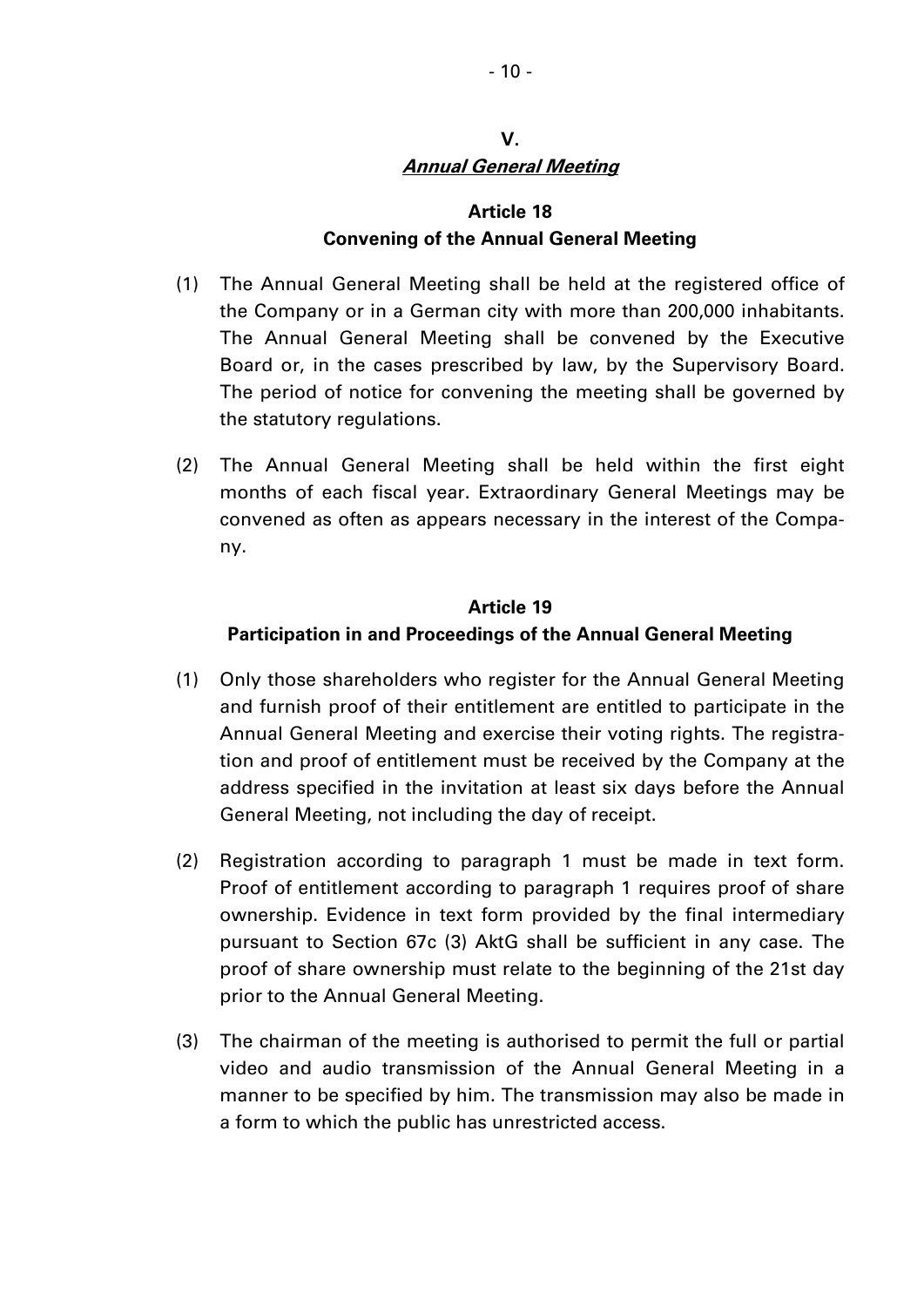- (4) The Management Board is authorized to permit the complete or partial video and audio transmission of the Annual General Meeting. The Management Board shall determine the further details.
- (5) The Management Board is authorized to provide that shareholders may exercise their votes in writing or by means of electronic communication without attending the meeting (postal vote). The Management Board may determine the scope and procedure of the postal vote in detail and shall announce this together with the notice convening the Annual General Meeting.
- (6) The Management Board is authorized to provide that shareholders may participate in the Annual General Meeting without being present at its location and without a proxy and may exercise all or some of their rights in whole or in part by means of electronic communication (online participation). The Management Board is also authorized to make provisions regarding the scope and procedure for participation and the exercise of rights pursuant to sentence 1 above and shall announce such provisions together with the notice convening the Annual General Meeting.

# Article 20 Voting Rights at the Annual General Meeting

- (1) Each share entitles the holder to one vote at the Annual General Meeting.
- (2) Voting rights may be exercised by a proxy. Outside the scope of Section 135 AktG, granting or revoking a power of attorney and providing proof of authorisation to the Company shall be done in text form (Section 126b BGB). In the invitation to the Annual General Meeting, the Company shall offer an electronic means of transmitting the proof of authorisation. If the shareholder appoints more than one person as a proxy, the Company may reject one or more of these persons.

# Article 21 Chairing of the Annual General Meeting

(1) The Annual General Meeting shall be chaired by the Chairman of the Supervisory Board or, if he is unavailable, by the Deputy Chairman or,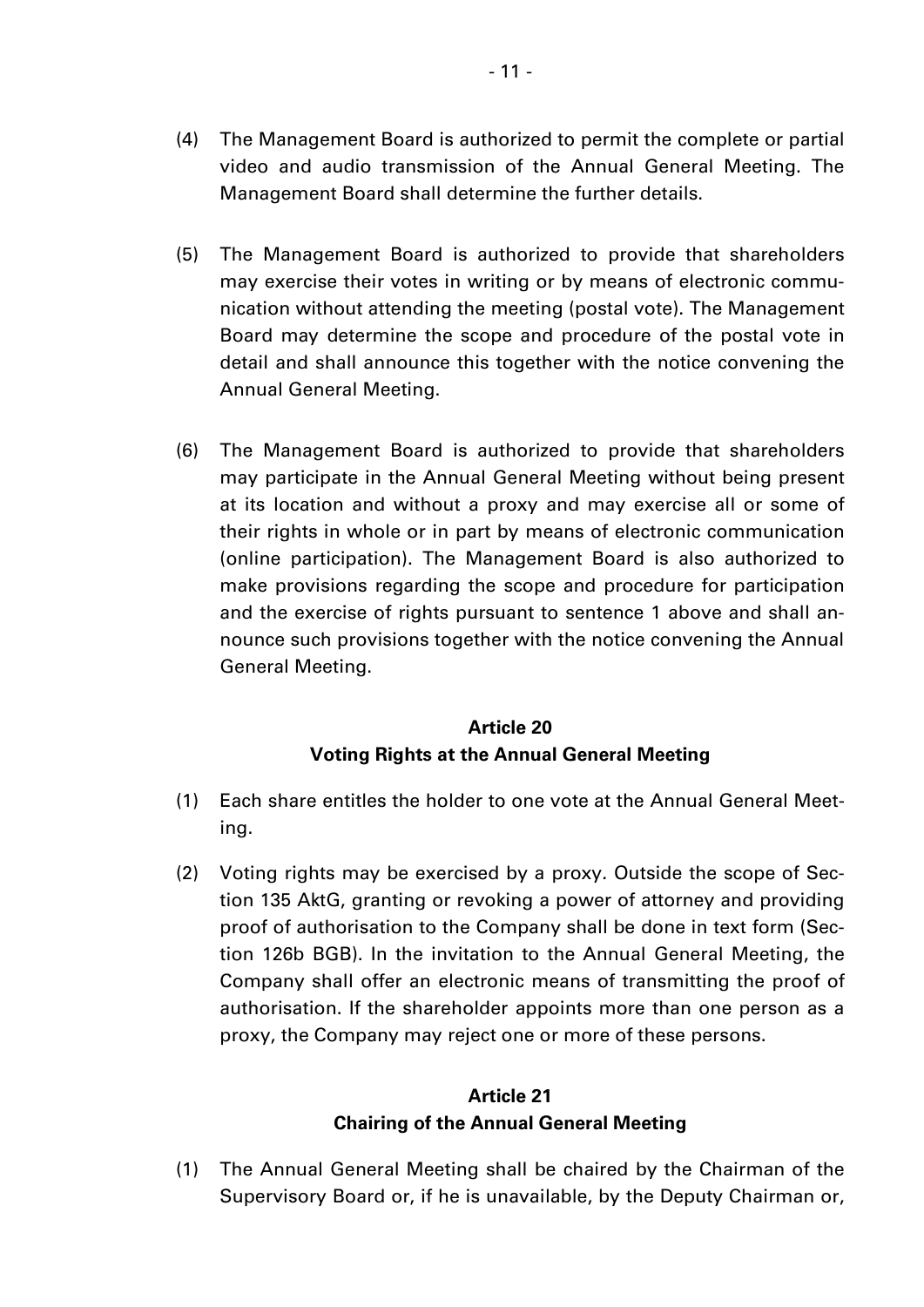if he too is unavailable, by a Supervisory Board member to be designated by the Supervisory Board. If no member of the Supervisory Board takes the chair, the chairman of the meeting shall be elected by the Annual General Meeting.

(2) The chairman shall conduct the proceedings and determine the order in which the agenda is dealt with, the method and order of voting and the order of verbal contributions. The chairman may impose reasonable time limits on the shareholders' right to speak and ask questions.

#### Article 22 Resolutions of the Annual General Meeting

The resolutions of the Annual General Meeting require a simple majority of the votes cast, insofar as the Articles of Association or statutory legal provisions do not specify anything to the contrary.

## VI. Annual Financial Statements, Management Report, Appropriation of the Balance Sheet Profit

#### Article 23

# Annual Financial Statements and Management Report, Discharge of the Management Board and the Supervisory Board

- (1) Within the first three months of each fiscal year, the Management Board shall prepare the management report and the annual financial statements for the past fiscal year and submit them to the auditor.
- (2) After the audit report has been received, the annual financial statements and the management report, together with the audit report and the proposal for the resolution of the Annual General Meeting on appropriation of the balance sheet profit, shall be presented to the Supervisory Board.
- (3) The Supervisory Board shall submit its comments on these documents within one month of receipt.
- (4) The annual financial statements, the management report, the report of the Supervisory Board and the proposal of the Management Board on appropriation of the balance sheet profit shall be made available to every shareholder in accordance with the statutory provisions from the time the Annual General Meeting is convened.